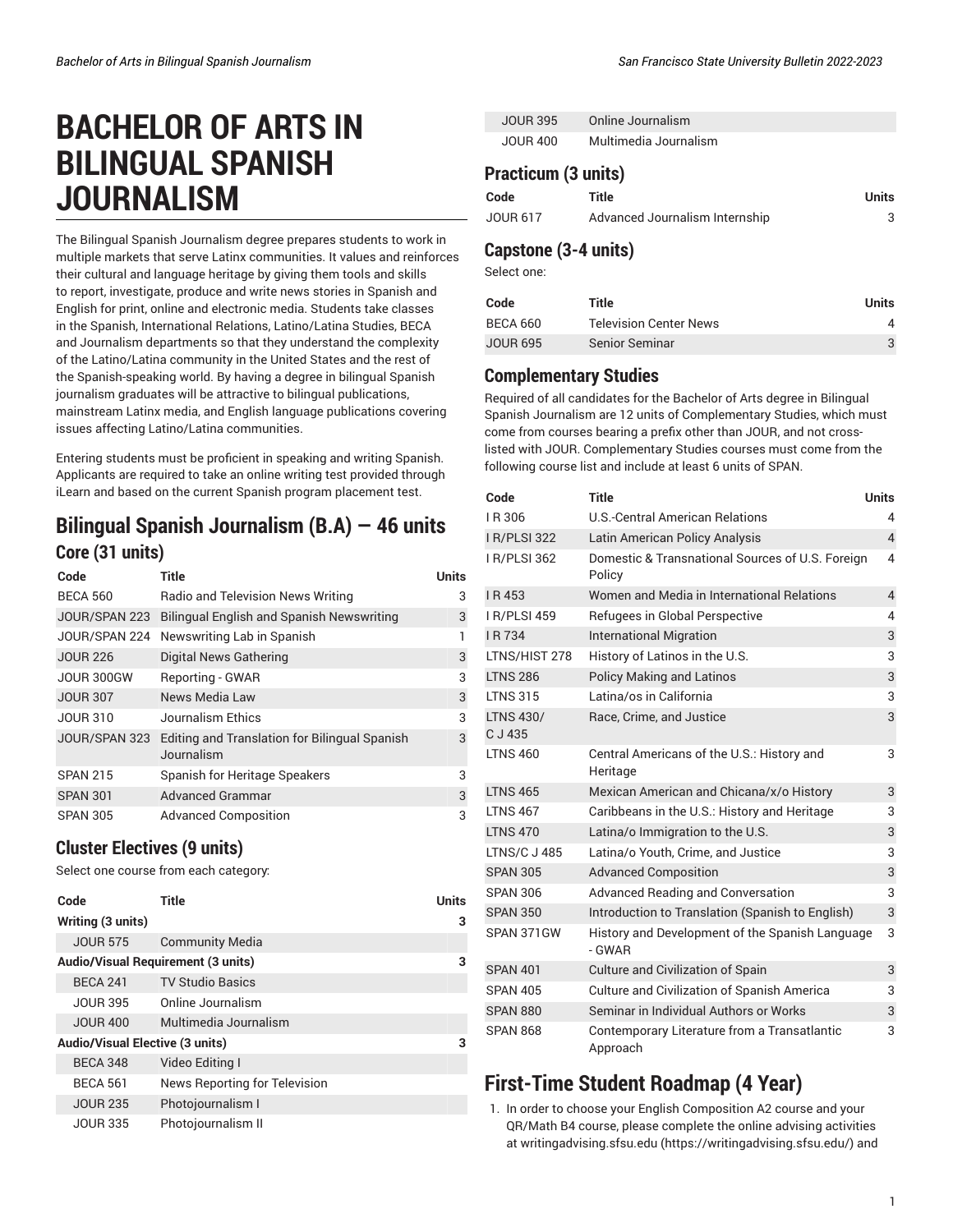[mathadvising.sfsu.edu](https://mathadvising.sfsu.edu/) ([https://mathadvising.sfsu.edu/\)](https://mathadvising.sfsu.edu/). Questions? Contact Gator [Smart](https://gatorsmartstart.sfsu.edu/) Start. ([https://gatorsmartstart.sfsu.edu/\)](https://gatorsmartstart.sfsu.edu/)

- 2. Select the row that matches your English course choice for A2.\*
- 3. Select the column that matches your QR/Math course choice for B4.
- 4. Click the Roadmap that lines up with your row and column.

For example, if you select ENG 104/ENG 105 and a multi-semester QR/ math sequence for your first year, then choose Roadmap D.

| <b>Course Choice</b>   | <b>One-Semester Course</b>                                                                                                       | <b>Two-Semester</b><br><b>Sequence or Support</b><br>Course                                                                                                                             |
|------------------------|----------------------------------------------------------------------------------------------------------------------------------|-----------------------------------------------------------------------------------------------------------------------------------------------------------------------------------------|
| <b>ENG 114</b>         | Roadmap A (http://<br>bulletin.sfsu.edu/<br>colleges/liberal-<br>creative-arts/<br>spanish-journalism/<br>roadmap-i-ii-eng/)     | Roadmap C (http://<br>bulletin.sfsu.edu/<br>colleges/liberal-<br>creative-arts/<br>journalism/ba-bilingual- journalism/ba-bilingual-<br>spanish-journalism/<br>roadmap-iii-iv-eng/)     |
| <b>ENG 104/ENG 105</b> | Roadmap B (http://<br>bulletin.sfsu.edu/<br>colleges/liberal-<br>creative-arts/<br>spanish-journalism/<br>roadmap-i-ii-stretch/) | Roadmap D (http://<br>bulletin.sfsu.edu/<br>colleges/liberal-<br>creative-arts/<br>journalism/ba-bilingual- journalism/ba-bilingual-<br>spanish-journalism/<br>roadmap-iii-iv-stretch/) |

\* Composition for Multilingual Students: If taking ENG 209 as your first English course, choose the ENG 114 row. If taking ENG 201 or ENG 212 for your first English course, choose the ENG 104/ENG 105 row.

## **General Advising Information for Transfer Students**

- 1. Before transfer, complete as many lower-division requirements or electives for this major as possible.
- 2. The following courses are not required for admission but are required for graduation. Students are strongly encouraged to complete these units before transfer; doing so will provide more flexibility in course selection after transfer.
	- a course in U.S. History
	- a course in U.S. & California Government

For information about satisfying the requirements described in (1) and (2) above at a California Community College (CCC), please visit [http://](http://assist.org) [www.assist.org](http://assist.org) [\(http://assist.org\)](http://assist.org). Check any geographically accessible CCCs; sometimes options include more than one college. Use ASSIST to determine:

- Which courses at a CCC satisfy any lower-division major requirements for this major;
- Which courses at a CCC satisfy CSU GE, US History, and US & CA Government requirements.

Remedial courses are not transferable and do not apply to the minimum 60 semester units/90 quarter units required for admission.

Additional units for courses that are repeated do not apply to the minimum 60 units required for upper-division transfer (for example, if a course was not passed on the first attempt or was taken to earn a better grade).

Before leaving the last California Community College of attendance, obtain a summary of completion of lower-division General Education units (IGETC or CSU GE Breadth). This is often referred to as a GE certification worksheet. SF State does not require delivery of this certification to Admissions, but students should retain this document for verifying degree progress after transfer.

Credit for Advanced Placement, International Baccalaureate, or College-Level Examination Program courses: AP/IB/CLEP credit is not automatically transferred from the previous institution. Units are transferred only when an official score report is delivered to SF State. Credit is based on the academic year during which exams were taken. Refer to the University Bulletin in effect during the year of AP/IB/CLEP examination(s) for details regarding the award of credit for AP/IB/CLEP.

Students pursuing majors in science, technology, engineering, and mathematics (STEM) disciplines often defer 6-9 units of lower-division General Education in Areas C and D until after transfer to focus on preparation courses for the major. This advice does not apply to students pursuing associate degree completion before transfer.

## **Transferring From Institutions Other Than CCCs or CSUs**

Review SF State's lower-division General Education requirements. Note that, as described below, the four basic skills courses required for admission meet A1, A2, A3, and B4 in the SF State GE pattern. Courses that fulfill the remaining areas of SF State's lower-division GE pattern are available at most two-year and four-year colleges and universities.

Of the four required basic skills courses, a course in critical thinking (A3) may not be widely offered outside the CCC and CSU systems. Students should attempt to identify and take an appropriate course no later than the term of application to the CSU. To review more information about the A3 requirement, please visit [bulletin.sfsu.edu/undergraduate-education/](/undergraduate-education/general-education/lower-division/#AAEL) [general-education/lower-division/#AAEL.](/undergraduate-education/general-education/lower-division/#AAEL)

Waiting until after transfer to take a single course at SF State that meets both US and CA/local government requirements may be an appropriate option, particularly if transferring from outside of California.

## **All Students Must Meet the Transfer Eligibility Requirements Outlined Below for Admission.**

For more information, visit the [Undergraduate](http://bulletin.sfsu.edu/undergraduate-admissions/) Admissions section [\(http://](http://bulletin.sfsu.edu/undergraduate-admissions/) [bulletin.sfsu.edu/undergraduate-admissions/](http://bulletin.sfsu.edu/undergraduate-admissions/)).

- Complete 60 or more transferable semester units or 90 or more quarter units.
- Earn a college grade point average of 2.0 or better in all transferable courses. Non-local area residents may be held to a higher GPA standard.
- Be in good standing at the last college or university attended.
- Complete 30-semester units (45-quarter units) of General Education, including four basic skills courses:
	- a. One course in oral communication (same as CSU GE Area A1)
	- b. One course in written composition (same as CSU GE Area A2)
	- c. One course in critical thinking (same as CSU GE Area A3)
	- d. One course in mathematics or quantitative reasoning (same as CSU GE Area B4)
- The four basic skills courses and a minimum of 60 transferable semester units (90-quarter units) must be completed by the spring